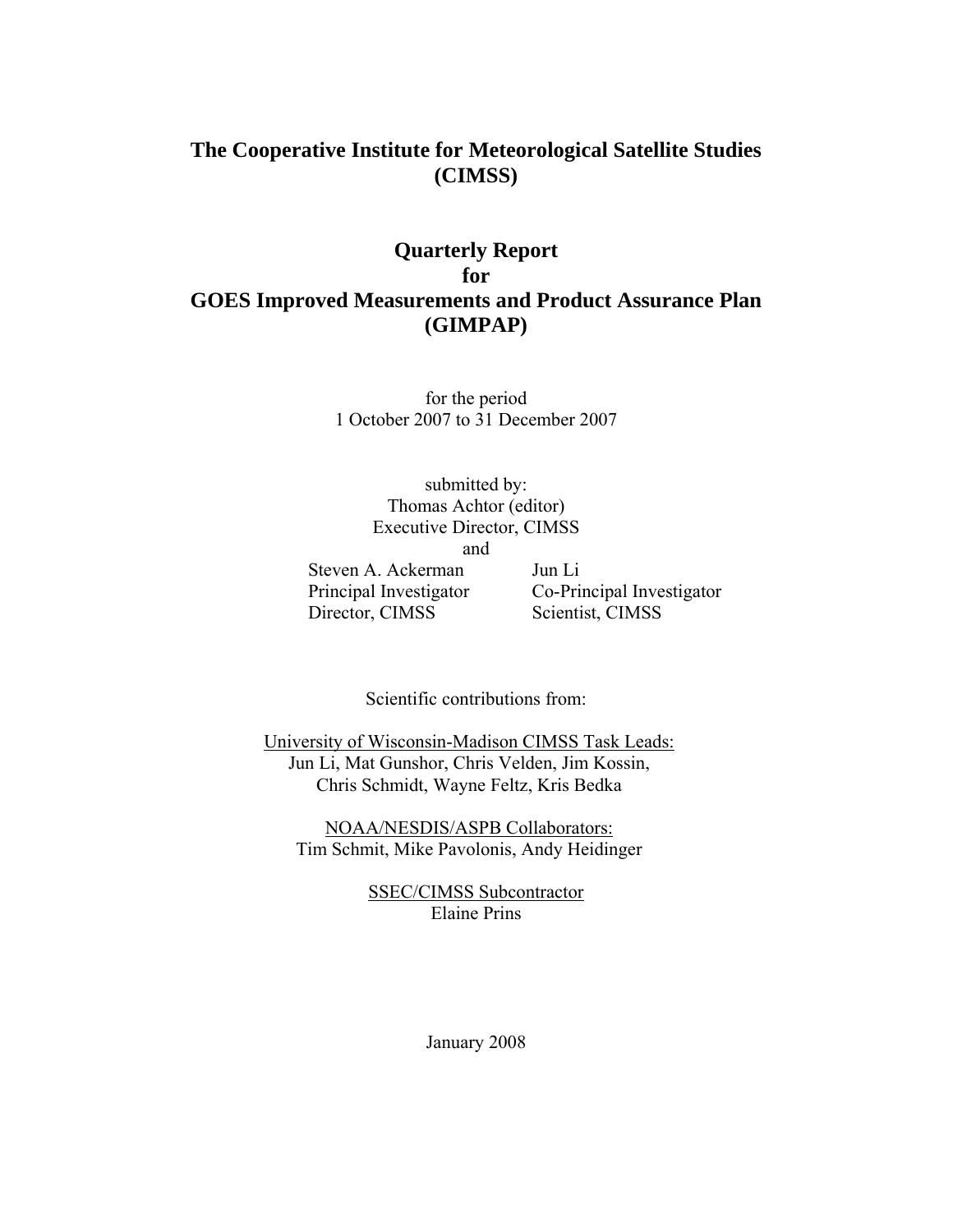# **Quarterly Report for GOES Improved Measurements and Product Assurance Plan (GIMPAP)**

# **1 October 2007 to 31 December 2007**

### **Table of Contents**

| 1.             |                                                                         |  |
|----------------|-------------------------------------------------------------------------|--|
| 2.             |                                                                         |  |
| 2.1            |                                                                         |  |
| 2.2            |                                                                         |  |
| 3 <sub>1</sub> |                                                                         |  |
| 4.             |                                                                         |  |
|                |                                                                         |  |
|                |                                                                         |  |
| 5.             |                                                                         |  |
| 6.             | GOES Imager SATellite Convection AnalySis and Tracking (SATCAST) System |  |
|                |                                                                         |  |
|                |                                                                         |  |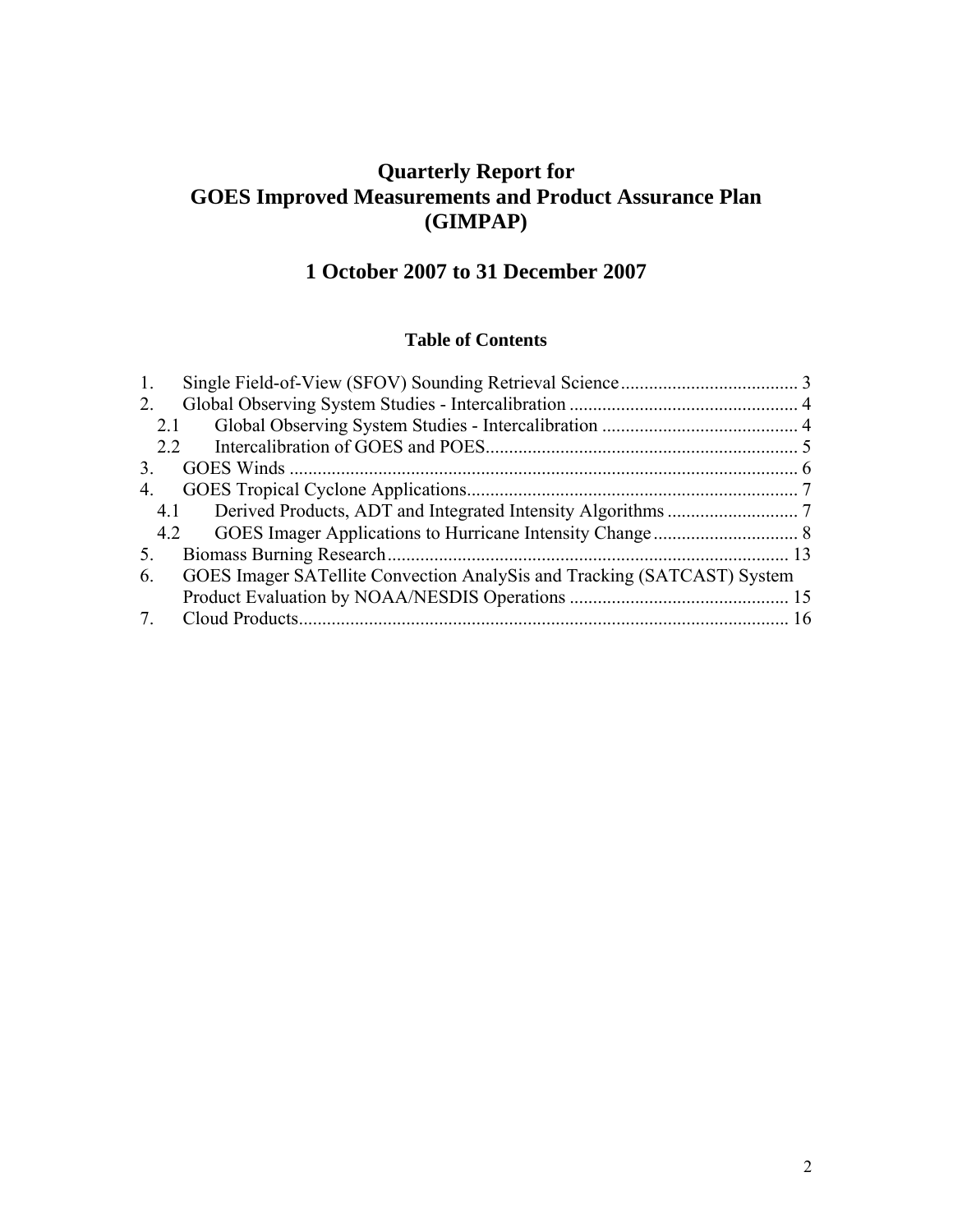# **Quarterly Report for GOES Improved Measurements and Product Assurance Plan (GIMPAP)**

# **1 October 2007 to 31 December 2007**

### **1. Single Field-of-View (SFOV) Sounding Retrieval Science Lead Scientist: Jun Li**

### **1.1. GOES single field-of-view cloudy sounding research started**

Forecasts in cloudy regions usually are worse than that in clear regions. However, moisture soundings in cloudy skies are very import to the forecast model. The goal is to derived soundings from GOES Sounder radiances contaminated with thin or low clouds. A one-layer cloudy radiative transfer model accounting for atmospheric molecular absorption, cloud absorption and scattering is used in the cloudy sounding retrieval. The cloudy training data set over Continental United States (CONUS) is developed, the dataset contains temperature profile, moisture profile, surface skin temperature, surface infrared emissivities at GOES Sounder spectral bands, cloud-top pressure, cloud optical depth, and cloud particle size in radius. The cloudy training dataset is used to generate cloudy regression coefficients for ice cloudy and water cloudy situations. Figure 1 shows the GOES-12 Sounder lifted index (LI) from clear skies (left panel), clear plus cloudy skies (middle), along with the forecast (GFS) LI. The back/white area is the cloudy brightness temperature from GOES-12 Sounder 11 µm band, time is 21 UTC on 24 April 2007. The cloudy LI in thin or low cloudy situations expands the unstable region that links to the supercell development.

### **1.2. Manuscript on improved GOES soundings and applications accepted by Geophysical Research Letters for publication**

The manuscript on GOES single field of view improved sounding algorithm and applications has been accepted by Geophysical Research Letters (GRL) for publication. The paper summarizes the improved GOES sounding algorithm recently implemented into the CIMSS merged retrieval system and its potential for operational implementation. The applications of improved GOES SFOV soundings on severe weather nowcasting are demonstrated in the manuscript.

### **1.3. Collaboration with EUMETSAT on legacy profile algorithm development**

Invited by Dr. Marcelino Manso, Manager of EUMETSAT NoWCasting Satellite Application Facility (NWCSAF) at Instituto Nacional de Meteorología (INM) in Madrid, Spain, Jun Li visited the NWCSAF from November 19 - 30, 2007. Dr. Li collaborated with INM scientists on implementing the legacy profile algorithm for SEVIRI (Spinning Enhanced Visible and InfraRed Imager) operational nowcasting products at NWCSAF, and on the use of SEVIRI for algorithm development and improvement. He also attended the "Workshop on Physical Retrieval of Clear Air Parameters" held November 28-29, 2007 and gave a talk entitled "Development of physical retrieval algorithm for clear sky legacy profiles from SEVIRI and ABI infrared radiances". About 30 researchers and scientists attended the workshop. Jun Li's travel was supported by EUMETSAT.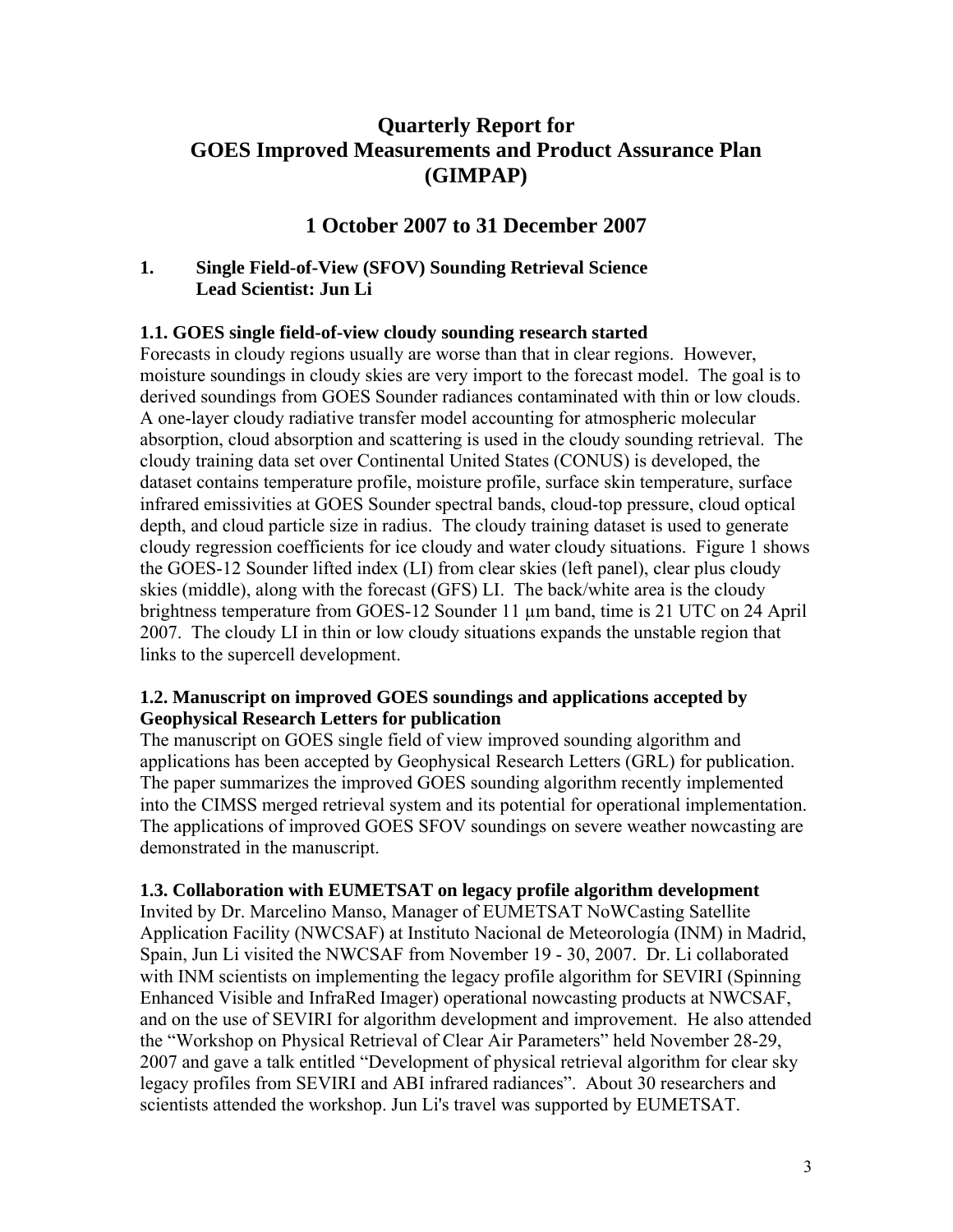

Figure 1. The GOES-12 Sounder lifted index (LI) from clear skies (left panel), clear plus cloudy skies (middle), along with the forecast (GFS) LI. The back/white area is the cloudy brightness temperature from GOES-12 11 µm band, time is 21 UTC on 24 April 2007.

### **Related presentations and publications during 01 October – 31 December 2007**

(1) Jun Li attended the "Workshop on Physical Retrieval of Clear Air Parameters" held November 28-29, 2007 in Madrid, Spain and gave a talk entitled "Development of physical retrieval algorithm for clear sky legacy profiles from SEVIRI and ABI infrared radiances".

(2) Li, Zhenglong, W. P. Menzel, T. J. Schmit, J. P. Nelson, J. Daniels, and S. A. Ackerman, 2007: GOES sounding improvement and applications to severe storm nowcasting, *Geophysical Research Letters* (in press).

### **2. Global Observing System Studies - Intercalibration Lead Scientists: Mat Gunshor, Tim Schmit**

### *2.1 Global Observing System Studies - Intercalibration*

### **Background**

The primary purpose of the intercalibration project is to compare select infrared channels on geostationary instruments (GOES, Meteosat, etc) with those obtained from polarorbiting instruments (NOAA AVHRR and HIRS, EOS AIRS). This proposal covers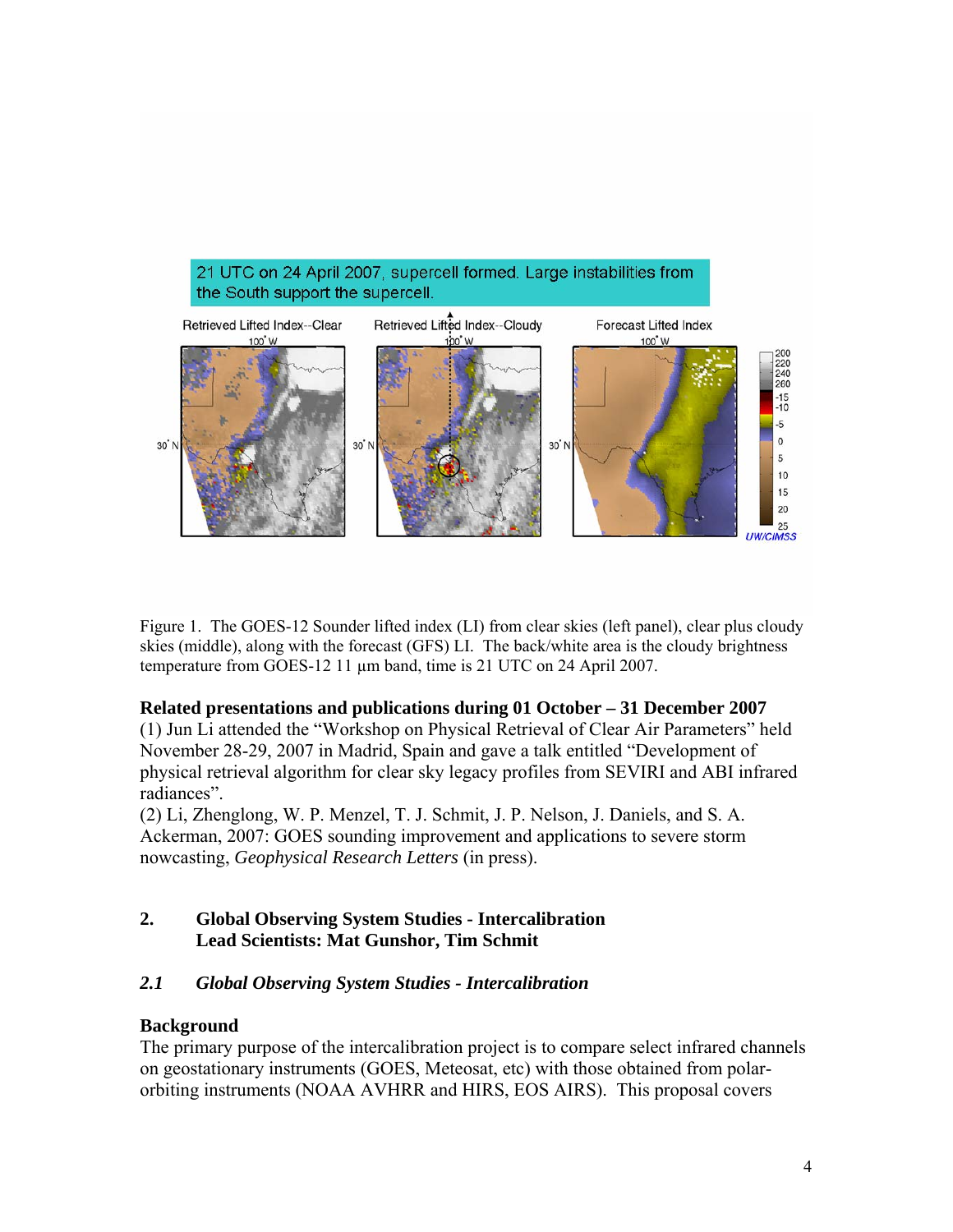research into new/improved methods, testing new satellite instruments, diagnosing problems on existing instruments, and the analysis and presentation of results.

#### **Summary**

Work continues to bring in IASI data for comparisons to the world's geostationary imagers. There is a larger effort at CIMSS to provide IASI data to a number of scientists and that work may be leveraged in the future. While that project is developing, there is a more rudimentary method of obtaining data and several dozen cases of IASI matched with GOES-12, GOES-11, GOES-10, METEOSAT-9, MTSAT, and FY-2C (at the GEO sub-points) have been collected thus far. The collection of data will continue, as the infrastructure for beginning more frequent IASI/GEO comparisons is built, and analysis will begin in the next year. Work also continues to expand a SPIE conference paper into a refereed journal article. Comparisons with the imagers on GOES-10, GOES-11, MET-9, MTSAT-1R, and FY-2C have been processed and the results are being analyzed. During this analysis it was discovered that one particular comparison between MET-8 and AIRS yielded a temperature difference around 8K in the IR window, though the average over the course of the study period was much closer to zero. This unlikely result was investigated and it was discovered that MET-8 was actually just coming out of a maintenance period and furthermore that EUMETSAT did not provide any products for the data at that time. Still, data were distributed for that time period and were not representative of the system's true capabilities.

The topic of the GOES-13 Imager 13.3 micrometer band was revived. In the first quarter of this year, CIMSS reported that during the GOES-13 post-launch checkout a significant mean bias on the order of -2K was discovered in comparisons to AIRS. This was reported in a memo along with a proposed method of correcting for it. In subsequent communications with NOAA and ITT, including a teleconference, it became apparent that the proposed method of correcting this problem had some merit. This method would be to shift the GOES-13 spectral response function (SRF) until the mean comparison to AIRS is as close to a null temperature difference as possible. At this point, however, it has been left to NOAA to verify that the results found by CIMSS are reasonably accurate. An unfortunate by-product of intercalibration is that the number of cases can affect the results and the GOES-13 science test was not long enough to collect a large number of comparisons. It is still possible that the GOES-13 spectral response functions could be corrected before the satellite becomes operational once some confidence is achieved in these results.

### *2.2 Intercalibration of GOES and POES*

### **Background**

Calibration and instrument intercomparison are the main methods by which individual instruments can be validated against one another between the geostationary and polar orbiting platforms. Routine automated intercalibration provides information on how operational geostationary environmental satellites around the globe compare radiometrically. CIMSS has been intercalibrating satellite instruments routinely since 1999 and the methodology is documented in the research journal literature (Gunshor et al.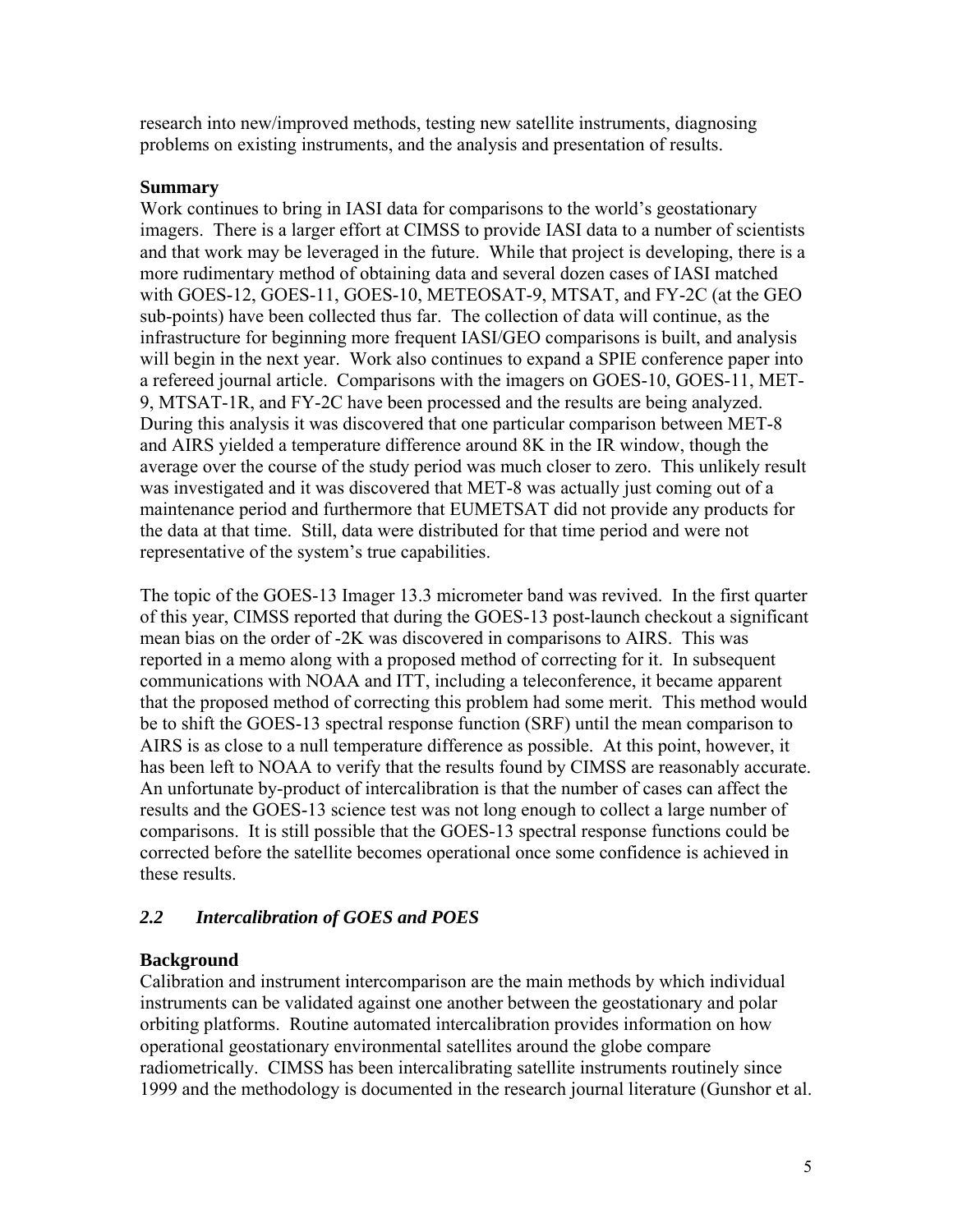2004). Research into new/improved methods, testing new satellite instruments, diagnosing problems on existing instruments, and the analysis and presentation of results are covered under the broader Global Observing System Studies section. This GIMPAP funding covers the routine production of results, the routine posting of results on the World Wide Web, software maintenance, and the implementation of knowledge gained from the research done under the broader Global Observing System Studies section.

The primary purpose of the Intercalibration of GOES and POES project is to compare the infrared window, water vapor, and 13.3 micrometer  $CO<sub>2</sub>$ -absorption band channels on geostationary instruments (e.g. GOES, Meteosat) by using the same spectral bands on polar-orbiting instruments (e.g. NOAA AVHRR and HIRS). This task is accomplished by making multiple comparisons at the geostationary sub-satellite points and finding an average brightness temperature difference between the geostationary and the polar orbiter spectral bands.

Comparison of satellite radiances leading to an improved knowledge of calibration is important for various global applications of satellite data where data from more than one instrument are combined for a single purpose. The CGMS (Coordination Group for Meteorological Satellites) has requested satellite operators to regularly perform satellite intercalibration. The World Meteorological Organization (WMO) has initiated a global intercalibration project called the Global Space-based Intercalibration System (GSICS) with NOAA/NESDIS as a lead agency. This intercalibration work directly supports this international collaboration among satellite providers.

### **Summary**

Regular oversight of the automated features of this task was the primary function this quarter. The data collection and processing results were monitored as well as the output generated for the Internet. Everything is working smoothly after last quarter's transition to the 2007 version of McIDAS.

### **3. GOES Winds Lead Scientist: Chris Velden**

### **Accomplishments over the past 3-months include (but are not limited to):**

1) The data assimilation community continues to struggle with effective integration of satellite-derived winds into current variational analysis schemes. As a result, observing system experiments show the winds offer only a modest positive impact on NWP forecasts. We continue to test a new regression-based quality indicator referred to as the "Expected Error" (EE). This index is designed to attach to every vector record and indicate the confidence in the form of an expected vector RMSE. Our analyses suggest the EE is a better indicator of quality than the existing operational quality indicators.

We continue to examine the skill of the EE in removing poor AMVs and comparing its skill to the auto-editor. As included in the last report, lowering the maximum expected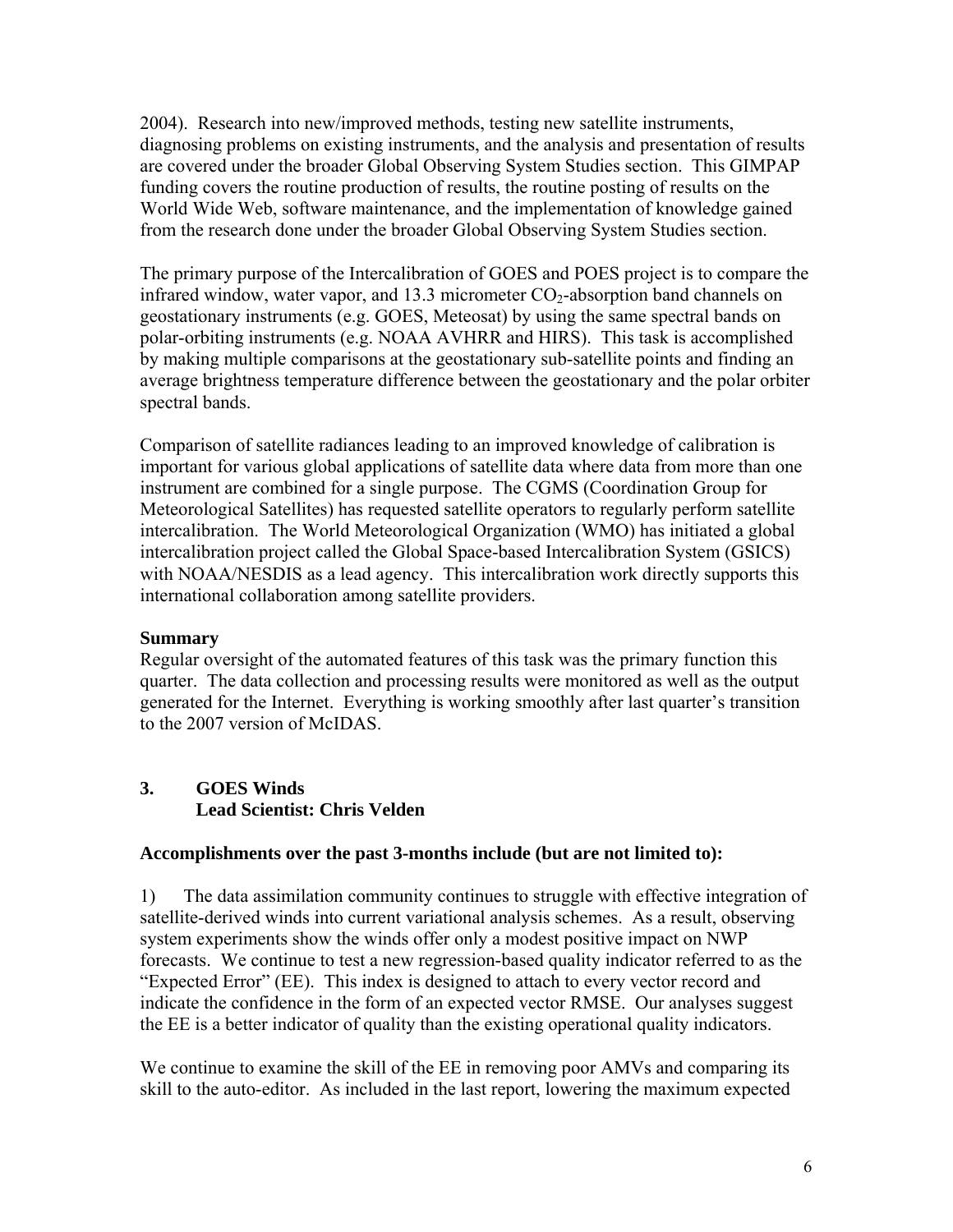error reduces the RMS vector difference. It also, however, reduces the average AMV speed of the dataset. As speed is one of the expected error predictors, high-speed AMVs tend to have higher AMVs than average. Therefore, it will be necessary to have a threshold that varies as a function of speed in order to prevent the unnecessary removal of high-speed AMVs. We are currently addressing this.

2) We have taken a fresh look at the height assignments of atmospheric motion vectors, or AMVs (including GOES). Instead of treating the AMVs as representing discrete levels, our analysis has focused on tropospheric layers. Using collocated rawinsonde and wind profilers, large samples GOES AMV datasets are matched to the vertical wind profiles and a "layer of best fit" (minimization of RMSE) is identified. Our results show clearly that the AMVs matched to rawinsonde layers yield significantly lower differences then the levels to which they were originally assigned. This work was recently presented at the AMS Satellite Conference, and a journal publication has been submitted.

**4. GOES Tropical Cyclone Applications Lead Scientists: Chris Velden (4.1), Jim Kossin (4.2)** 

## *4.1 Derived Products, ADT and Integrated Intensity Algorithms Lead Scientist: Chris Velden*

## **Accomplishments over the past 3 months include (but are not limited to):**

**1)** The CIMSS Tropical Cyclones (TC) group continues to develop diagnostic fields derived from GOES winds analyses for applications to TCs. These products include analyses of vertical wind shear, vorticity, upper-level divergence, vertical wind shear tendency, steering currents, and surface adjusted cloud-drift winds. All of these products are featured on the CIMSS Tropical Cyclones web site, which has become an extremely popular "public outreach" site for the general public, researchers, and forecasters during TC events. During this reporting period we have continued working on a new innovative web page site that will allow increased user interaction and visualization capabilities: http://cimss.ssec.wisc.edu/tropic2 Also, GOES datasets and products are continuously requested and provided to the user community for expanding scientific research on TCs. Therefore, we are beginning the development of an on-line GOES TC product archive.

**2)** We continue to conduct basic research and upgrade the Advanced Dvorak Technique (ADT) algorithm, which is now used by several NOAA and DoD tropical cyclone analysis centers. We also continue to work to ensure (through NOAA G-PSDI funding) that the latest versions are available to NESDIS/SAB and NOAA/TPC and CPHC. More information can be found at: http://cimss.ssec.wisc.edu/tropic2/misc/adt

**3)** The CIMSS TC group continues to explore an integrated approach to satellite-based TC intensity estimation through a weighted consensus of satellite-based ADT, and AMSU methods derived at CIMSS and at CIRA. The approach (SATCON) has first identified the strengths and weaknesses of each individual method, which is then used to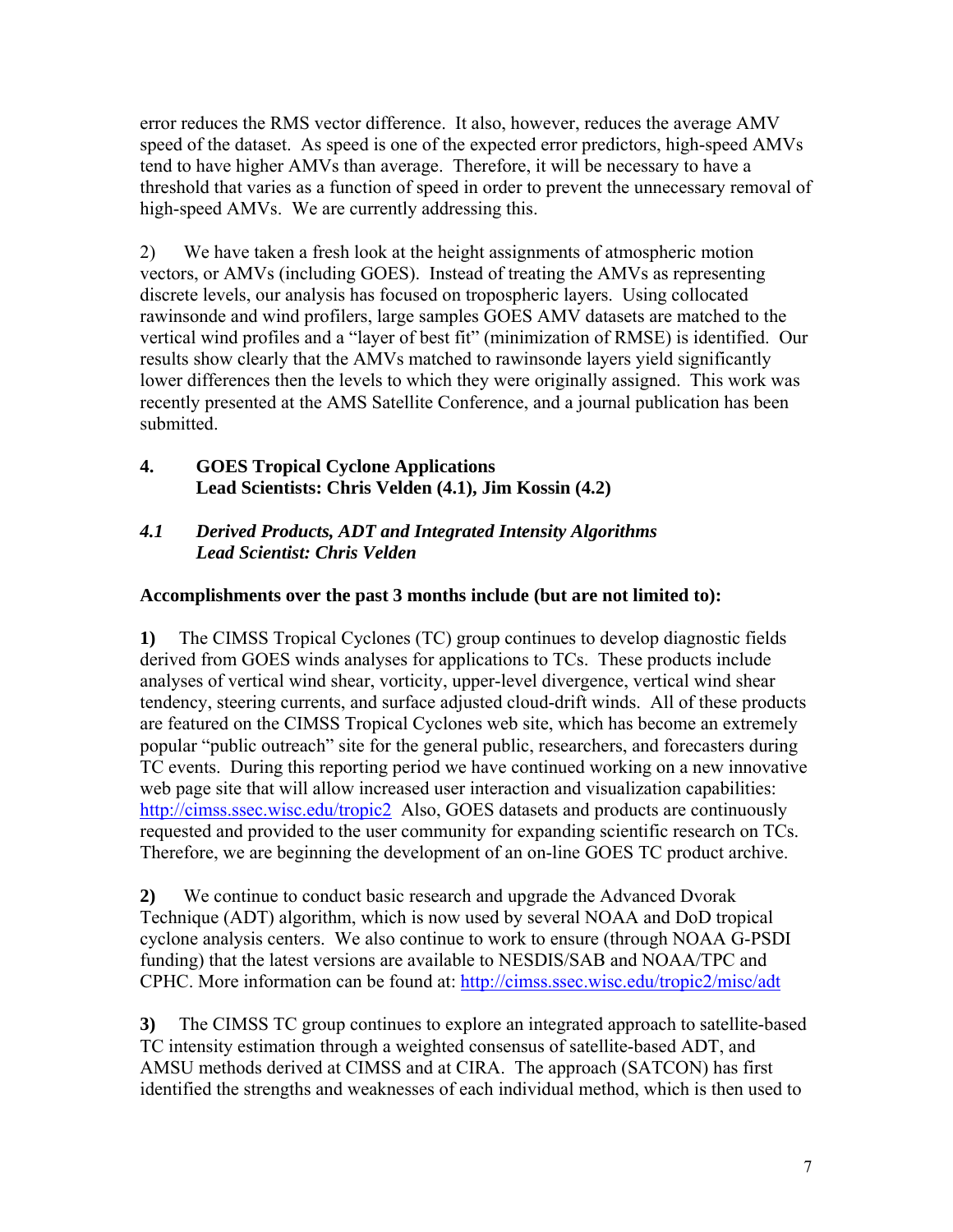assign weights towards a consensus algorithm designed to better estimate TC intensity. A statistical analysis reveals the approach is superior to the independent algorithms evaluated alone. In this reporting period we have investigated a cross-platform approach that uses information derived from the estimate methods (CLW, AMSUB 89 GHz, ADT Eye temps and RMW) to make adjustments to the individual members. Once these adjustments are made we then apply the weighting scheme. This has resulted in an improvement in skill compared to simply weighting the members with no adjustments. The focus now is on displaying the information in a way that is most meaningful to the users and tweaking the real-time code. This new approach will be tested in near real time during the 2008 hurricane season. For more information, see: http://cimss.ssec.wisc.edu/tropic/satcon/satcon.html

#### *4.2 GOES Imager Applications to Hurricane Intensity Change Lead Scientist: Jim Kossin Postdoctoral Fellow Christopher Rozoff*

In addition to progress toward an improved rapid intensification index for hurricanes, which is outlined below, we performed a short side-project for the SHIPS model development. The goal of this short side-project was to determine whether the skill of the SHIPS model might be increased through the removal of dependencies among the predictors. The SHIPS model is a linear model based on multivariate regression. It is well known that the skill of such models, when measured through *independent* testing, can be degraded by the inclusion of new predictors that are correlated with the existing predictors. A method for removing predictor correlation from multivariate regression models was introduced to the meteorology community by Lorenz in 1956. The procedure requires performing principal component analysis on the predictor suite, which rotates the predictors into new predictors that are orthogonal to each other (i.e., they are completely independent of one another). These new predictors are ordered in terms of the amount of explained variance of the original predictor suite. The idea is that most of the model's independent skill will come from the leading predictors (which explain most of the variance of the actual predictors), while the trailing predictors contain mostly noise that is uncorrelated with the model predictand. Since the SHIPS model utilizes a large number of predictors, we felt that there was a reasonable chance that we could increase skill through this method. As it turns out, this is not the case.

Our procedure is outlined here:

- 1) Ingested SHIPS Atlantic developmental dataset (spans 1982–2006).
- 2) Formed predictor suite. We chose the  $t = 24$  h forecast interval as the predictand for this experiment. In this case, we had 226 potential predictors and 4613 fixes.
- 3) Performed a forward stepping procedure to reduce the predictor suite dimensionality. Here we used the MATLAB utility "stepwise". This reduced the number of predictors to 43. The evolution of dependent RMS error during the forward stepping procedure is shown in Fig.1a. For the final step (43 predictors), the dependent RMS error within the full  $(n = 4613)$  sample was 11.72 kt.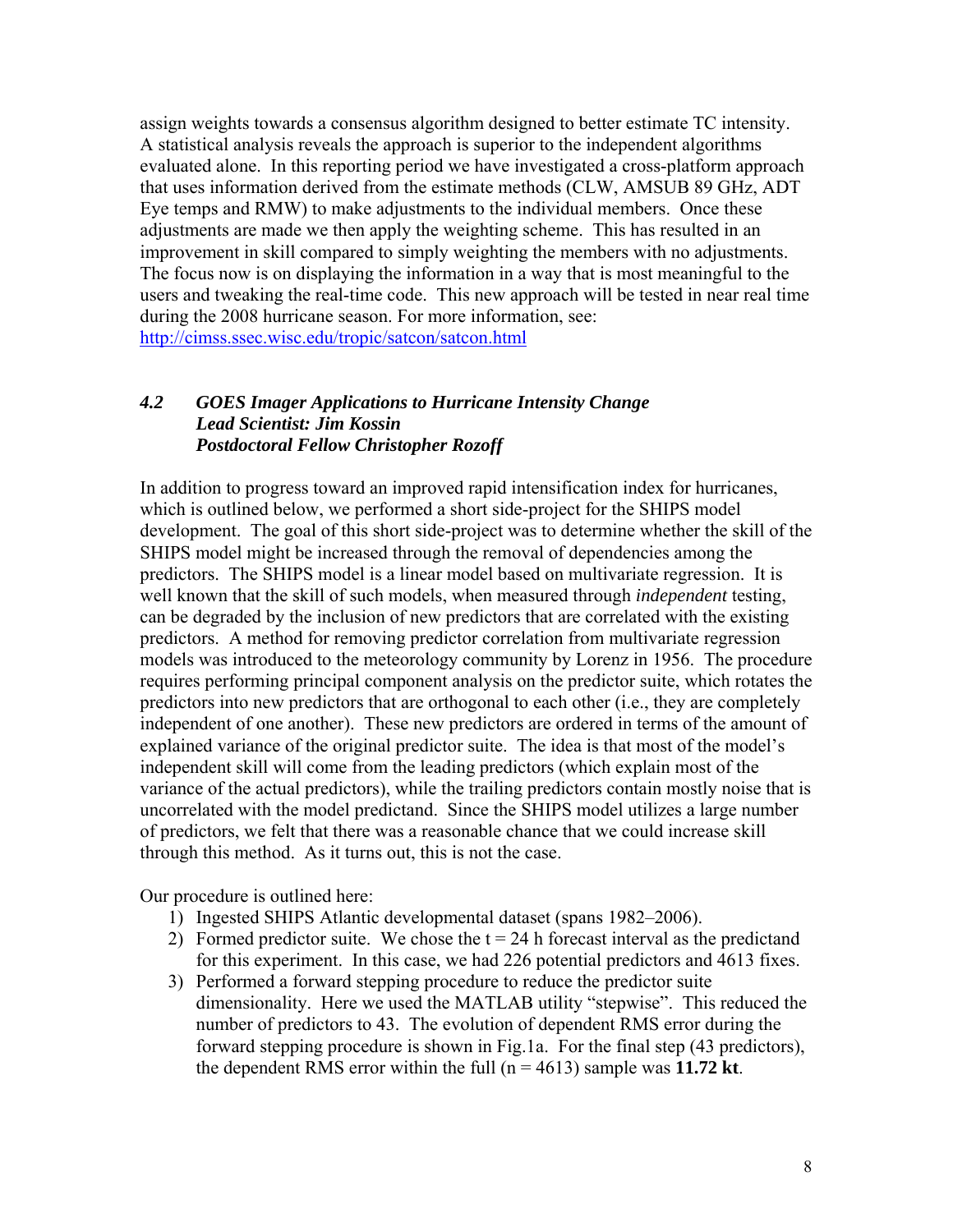- 4) Independent testing was then performed with a "leave one out" procedure in which we removed each of the 25 years, trained the model on the remaining years, and tested on the year that was removed. The errors for each year were accumulated for all years. The resulting independent RMS error was **11.99 kt**.
- 5) From the above, it became clear that the margin on which improvement might be realized was very narrow. RMS error can never be reduced below the dependent RMS error of 11.72 kt, and the 43-predictor model already has an independent RMS error of 11.99 kt.
- 6) Despite there being little room for improvement, at this stage of the project it was simple enough to perform the principal component analysis on the 43 predictors, and repeat the independent test with the rotated predictors. The evolution of independent RMS error with the incremental additions of the new predictors is shown in Fig. 2b. The point of diminishing returns occurs at around the  $11<sup>th</sup>$ predictor, similarly to the forward stepping procedure shown in Fig. 2a. This suggests that the forward stepping already does a good enough job of eliminating predictors that correlate too strongly with other predictors relative to the desired correlation with the predictand.



Figure 2: (a) Evolution of dependent RMS error during forward stepping procedure. (b) Evolution of independent RMS error as the new rotated predictors are added. The rotated predictors are the principal components of the original predictor suite. They are ordered in terms of variance explained of the original predictors.

In addition to the brief side-project described above, we have also started our work toward constructing a new rapid intensification index for Atlantic and Eastern Pacific hurricanes. Here we used the National Hurricane Center and Statistical Hurricane Intensity Prediction Scheme (SHIPS) databases and probabilistic tools to study the large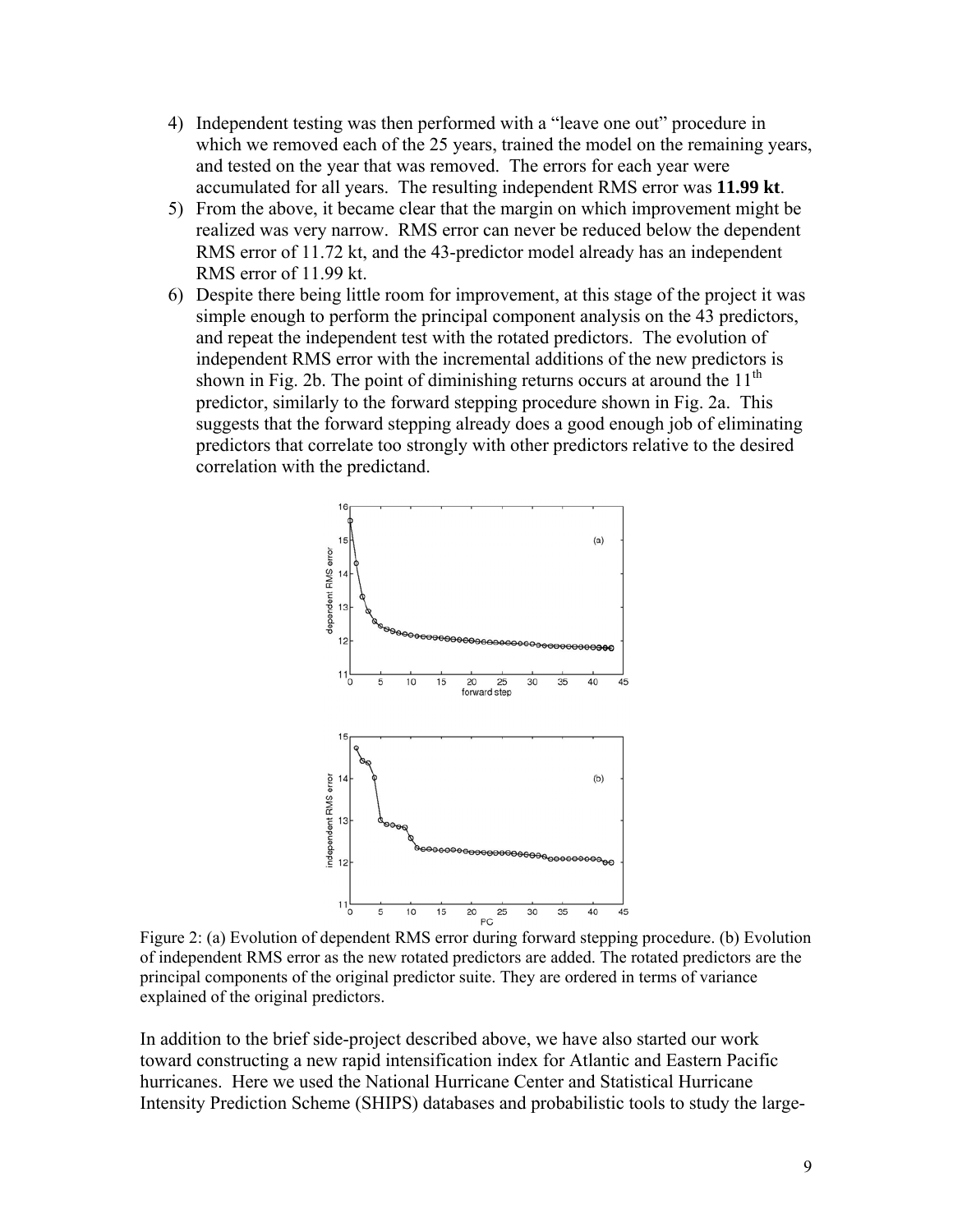scale properties of rapidly intensifying Atlantic basin tropical cyclones. As a first step, we re-examined the results of Kaplan and DeMaria (2003) (hereafter KD) constructing composite differences between tropical cyclones that rapidly intensified and those that did not. As in KD, we defined rapid intensification  $(RI)$  as the 95<sup>th</sup> percentile of overwater 24-h intensity changes over the entire dataset, which is about 30 kt over a 24-h period in both KD and the current results (see Fig. 3). The dataset of KD covered all tropical cyclones that developed from 1989 to 2000, whereas our results extend the dataset through the end of the 2006 hurricane season. Overall, our results are largely confirmatory of their earlier results and provide greater statistical confidence in KD's key indicators of Atlantic tropical cyclone rapid intensification.



Figure 3: The frequency distribution of 24-h intensity change stratified by tropical cyclone intensity at all data over sea.

Table 1 shows the mean differences in essential variables between storms that underwent rapid intensification (RI) and those that did not (non-RI). The variables VMX, LAT, LON, DVMX, and USTM, which are obtained from the HURDAT database, are the maximum surface wind speed, the latitude and longitude of the storm center, the intensity change over the previous 12 hours, and the zonal component of storm motion, respectively. The remaining variables obtained from the SHIPS archive are the Reynolds sea surface temperature (SST), potential intensity (POT), the vertical wind shear obtained

10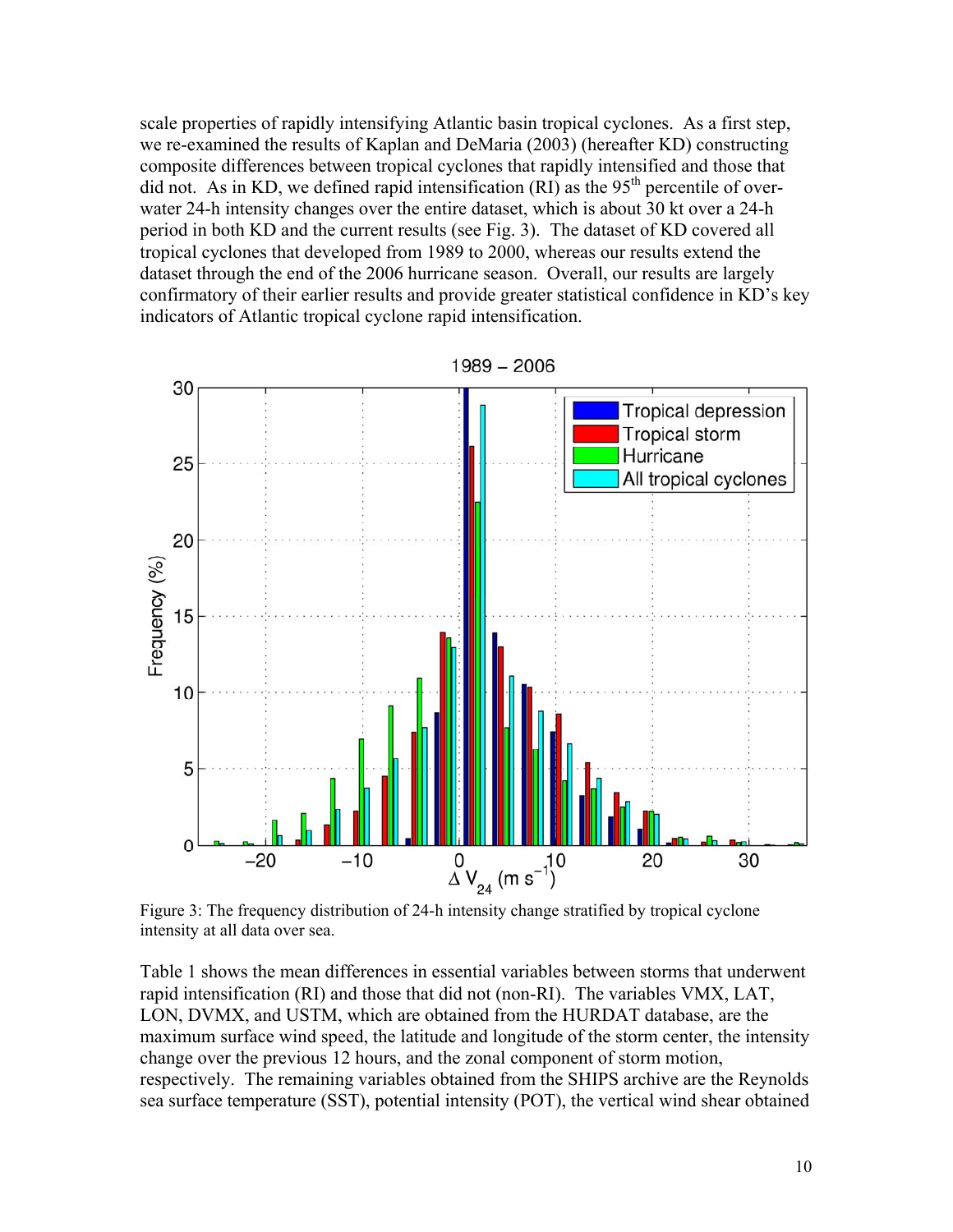from subtracting the 850- and 200-hPa wind vectors averaged over  $r = 200 - 800$  km. (SHR), the 200-hPa zonal wind (U200), 850 – 700-hPa average relative humidity averaged from  $r = 200 - 800$  km (RHLO), the area average  $(r = 0 - 1000$  km) 850-hPa vorticity averaged over  $r = 200 - 800$  km (Z850), the steering layer averaged over  $r = 200$ – 800 km (SLYR), and the relative eddy momentum flux convergence (REFC) evaluated from

$$
REFC = -r^{-2} \frac{\partial}{\partial r} \left( r^2 \overline{U_L' V_L'} \right)
$$

where *U* and *V* are the storm relative 200-hPa radial and tangential winds, the overbar represents an azimuthal average, and the primes are the perturbations from the mean.

**TABLE 1.** The mean magnitudes of the initial  $(t = 0 h)$  climatological and synoptic variables of the RI and non-RI samples from 1989 to 2006. Differences (RI – non-RI) are also shown. A single, double, or triple asterisk is placed beside the differences if the difference is statistically significant (using a two-sided *t* test) at the 95 %, 99 %, or 99.9 % level, respectively.

| Variable         | Units                        | RI Mean | Non-RI Mean | Difference  |
|------------------|------------------------------|---------|-------------|-------------|
| <b>VMX</b>       | $m s-1$                      | 30.56   | 30.54       | 0.02        |
| LAT              | $^{\rm o}$ N                 | 19.48   | 24.09       | $-4.61***$  |
| LON              | $\rm ^{O}W$                  | 62.21   | 57.81       | 4.41***     |
| <b>DVMX</b>      | $m s^{-1}$                   | 4.81    | 1.18        | $3.63***$   |
| <b>USTM</b>      | $m s^{-1}$                   | $-3.50$ | $-1.71$     | $-1.79***$  |
| <b>SST</b>       | ${}^{\circ}C$                | 28.54   | 27.50       | $1.05***$   |
| POT              | $m s-1$                      | 61.45   | 51.27       | 10.19***    |
| <b>SHR</b>       | $m s^{-1}$                   | 5.23    | 8.59        | $-3.37***$  |
| U <sub>200</sub> | $\rm m~s^{\text{-}1}$        | $-0.77$ | 3.76        | $-4.53***$  |
| <b>RHLO</b>      | $\frac{0}{0}$                | 70.55   | 66.25       | $4.31***$   |
| Z850             | $10^{-7}$ s <sup>-1</sup>    | 36.44   | 23.24       | 13.20***    |
| <b>REFC</b>      | $m s^{-1}$ day <sup>-1</sup> | 0.97    | 2.39        | $-1.42**$   |
| <b>SLYR</b>      | hPa                          | 582.46  | 622.71      | $-40.26***$ |

Our results contain 234 tropical cyclones, which is 71 more tropical cyclones than in the original KD dataset, yielding 252 and 3910 RI and non-RI samples compared to KD's 159 and 2462 RI and non-RI samples. As a result, our composites contain greater statistical significance than the original KD dataset, although the updated results are consistent with KD's composites. Climatologically, Atlantic tropical cyclone RI is favored further south and west and for storms that have more of a westward track motion. Also, storms that were intensifying more rapidly over the previous 12 hours are more likely to experience rapid intensification over the next 24 hours. From a thermodynamic standpoint, enhanced SSTs, potential intensity, and low-level relative humidity are more favorable for RI. Enhanced shear, westerly upper level flow, eddy momentum flux convergence, and a lower altitude of storm steering are less favorable for RI. Finally, KD's results suggested that periods of RI were preceded by greater low-level vorticity (i.e., Z850) but their results were not statistically significant at the 95 % level, whereas our larger dataset provides greater confidence in this result with statistical significance at the 99.9 % level. Because the mean maximum surface winds of RI and non-RI samples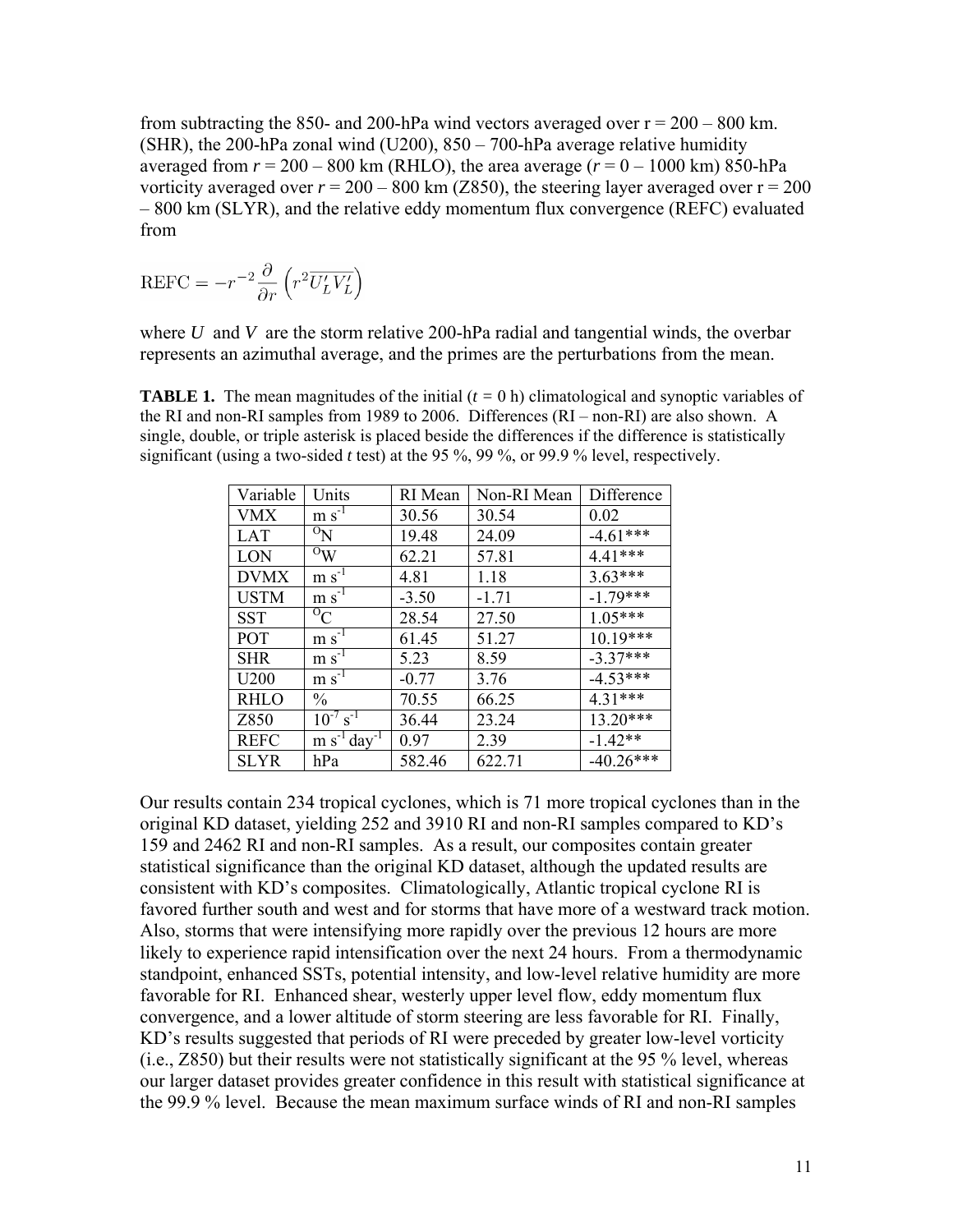are essentially the same, we conclude that enhanced area-averaged low-level vorticity seems to be an important requirement for rapid intensification.

Another benefit of our larger dataset is the greater confidence in stratifying our results in terms of tropical depressions (VMX < 18 m s<sup>-1</sup>), tropical storms (18 m s<sup>-1</sup>  $\leq$  VMX < 33 m  $s^{-1}$ ), and hurricanes (VMX  $\geq 33$  m s<sup>-1</sup>). Interestingly, while RI for all tropical cyclones favor lower REFC and contain no significant differences in 200-hPa temperatures, RI in tropical depressions is slightly more favored in the situation of enhanced REFC and lower 200-hPa temperatures. Therefore, upper level disturbances may be important in the rapid intensification in the weaker tropical cyclones. This is not the case for tropical storms and hurricanes. Finally, although there is no difference in VMX between RI and non-RI storms for all tropical cyclones, RI cases occurring in hurricanes occur for initially lower wind speeds than non-RI cases. Part of the explanation for this is that RI systems are further from their potential intensities. This tendency is borne out in the frequency distribution of 24-h intensity change, as depicted in Figure 3. Tropical depressions and tropical storms are more likely to intensify and hurricanes contain a higher probability of weakening, due to the thermodynamic upper bound of tropical cyclones.

Our preliminary results toward a new algorithm for predicting rapid intensification are shown in Fig. 4. We will continue developing this algorithm and will perform error and skill analyses. One exciting prospect of applying our Bayes classification algorithm to the rapid intensification problem is that our algorithm allows more than two classes (binary classification). Thus we can predict probabilities for different intensification thresholds, which removes some of the subjective constraints from the problem. We are looking more deeply into this now.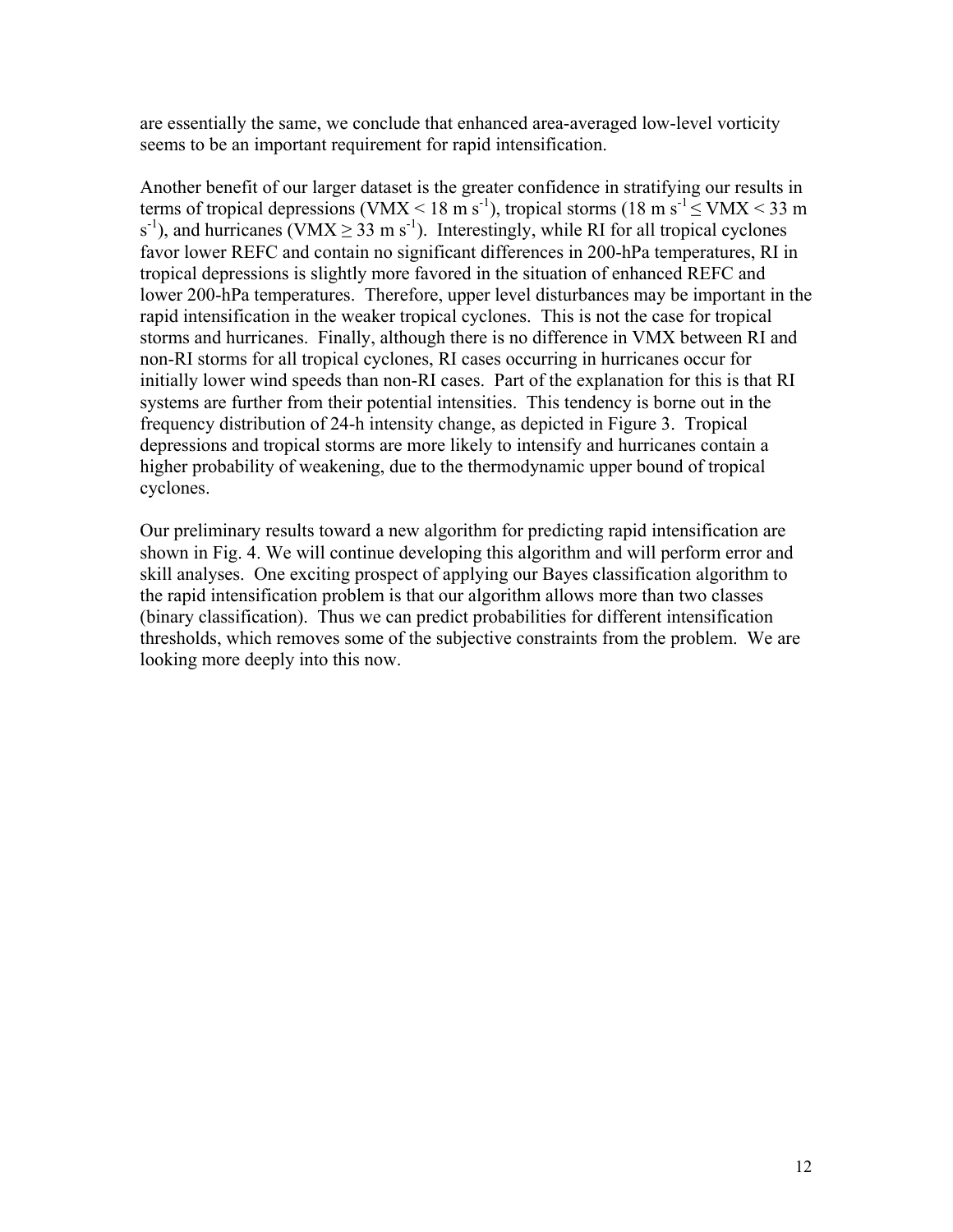

Figure 4: Preliminary results using Bayes classification on a small number of features.

#### **5. Biomass Burning Research Lead Scientists: Elaine Prins, Chris Schmidt**

The UW-Madison CIMSS burning team proposed four major tasks for 2007. CIMSS proposed to continue the GOES WF\_ABBA trend analysis throughout the western hemisphere to assess changes in biomass burning and collaborate with the user community in environmental applications of the WF\_ABBA data base. These collaborations include ongoing activities with the atmospheric modeling community to assimilate geostationary WF\_ABBA fire products into aerosol/trace gas transport models. A new effort in collaboration with Dr. R. Rabin (NOAA/NSSL) and Dr. P. Bothwell (NOAA/NWS, Storm Prediction Center) focuses on applications of Rapid Scan GOES fire products for early detection of wildfires and agricultural burning and diurnal monitoring of fire variability. Finally, CIMSS proposed to continue to work with GTOS GOFC/GOLD, CGMS, and GEOSS to foster the development and implementation of a global geostationary fire monitoring network with international involvement.

#### **Accomplishments:**

During the fourth quarter of 2007 the CIMSS biomass burning team continued to collaborate with the international aerosol/emissions modeling and data assimilation communities. On December 12-14, 2007, CIMSS scientists attended a Fire Locating and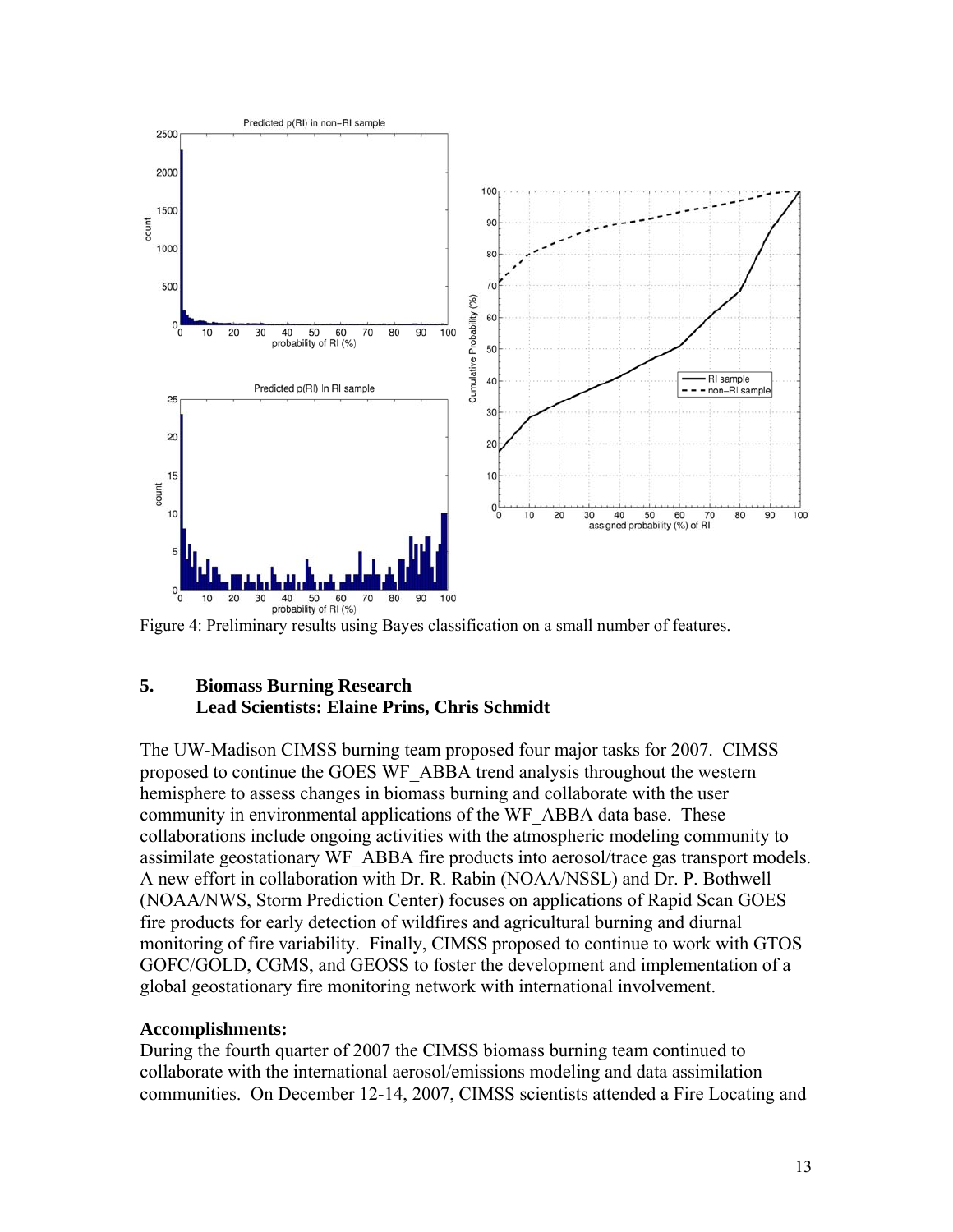Monitoring of Burning Emissions (FLAMBE) workshop at NRL in Monterey, CA to discuss progress and future plans in support of the multi-agency (NASA, NOAA, DOD) funded FLAMBE program to assimilate real-time fire products in operational Navy aerosol transport models. Specific topics included assimilation of global geostationary fire products beginning in 2008, assessment and characterization of fire radiative power (FRP), MODIS and GOES fire product validation studies, plans to account for cloud obscured fire activity, a second generation FLAMBE source function, and assimilation of fire data in COAMPS-OS.

Over the past year the CIMSS biomass burning team continued GOES Wildfire ABBA (WF\_ABBA) trend analyses throughout the Western Hemisphere and provided the WF ABBA database (2000 – present) to the user community via an ftp site at CIMSS and an on-line database (http://www.nrlmry.navy.mil/flambe/index.html). Figure 5 provides a summary of GOES WF\_ABBA fire detection from 2000 through 2007 by latitude. The figure does not include fire activity in the Western Hemisphere from December 4-12, 2007 due to lack of GOES-12 during this time. This time period typically accounts for only 1% of the annual burning for the Western Hemisphere and the lack of this data should not significantly affect the annual results for 2007. There was an overall increase of 50% in fire activity in the Western Hemisphere during 2007. In North America the WF\_ABBA recorded a 12 % increase in fire activity associated with burning in California, Florida, Utah, Montana, Florida, Georgia, and across Canada. In South America the increase was the largest observed over the past 8 years with nearly a 64% increase over 2006 and a 45% increase over the annual average for the previous 7 years. The 2006 fire season showed a substantial reduction in fire activity which had been attributed to a tri-national policy put into effect to reduce catastrophic burning associated with drought conditions. As prices for soy and cattle surged in 2007, deforestation and soybean production and associated burning also soared in states along the southern and eastern perimeters of the Amazon (Mato Grosso, Para, Tocantins, Amazonas) (http://news.mongabay.com/2007/1021-amazon.html).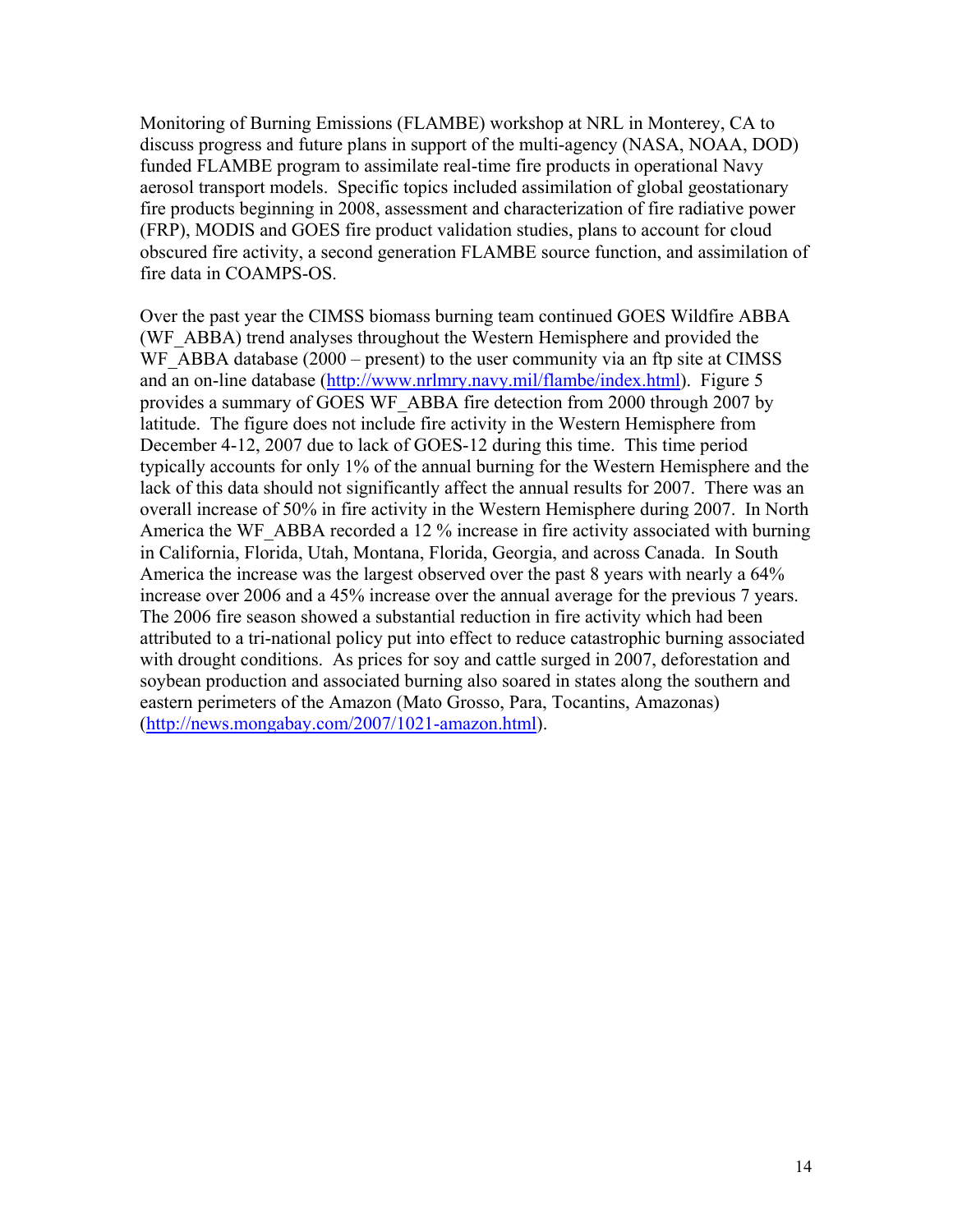

Figure 5. GOES WF\_ABBA fire detection from 2000 - 2007 by latitude

### **6. GOES Imager SATellite Convection AnalySis and Tracking (SATCAST) System Product Evaluation by NOAA/NESDIS Operations Lead Scientists: Wayne Feltz, Kris Bedka**

### **Background**

CIMSS, in collaboration with the University of Alabama in Huntsville, currently produces a set of GOES-12 Imager satellite-derived products for diagnosing and nowcasting thunderstorm development, evolution, and motion. These products have been under development for four years under the NASA-supported Advanced Satellite Aviation-weather Products initiative for use in aviation safety applications (Mecikalski et al., 2006). CIMSS is currently providing these products to several groups, including the NOAA/NESDIS Satellite Application Branch (SAB) precipitation desk, in near real-time. The goal of this collaboration is to improve upon existing SAB satellite-derived guidance and precipitation forecasts. CIMSS convective weather products can identify rapidly developing convective storms, which should be monitored for heavy rainfall and flash flooding potential. SAB precipitation estimates are provided directly to National Weather Service Forecast Offices and Regional Forecast Centers and contribute to forecasts disseminated to the general public.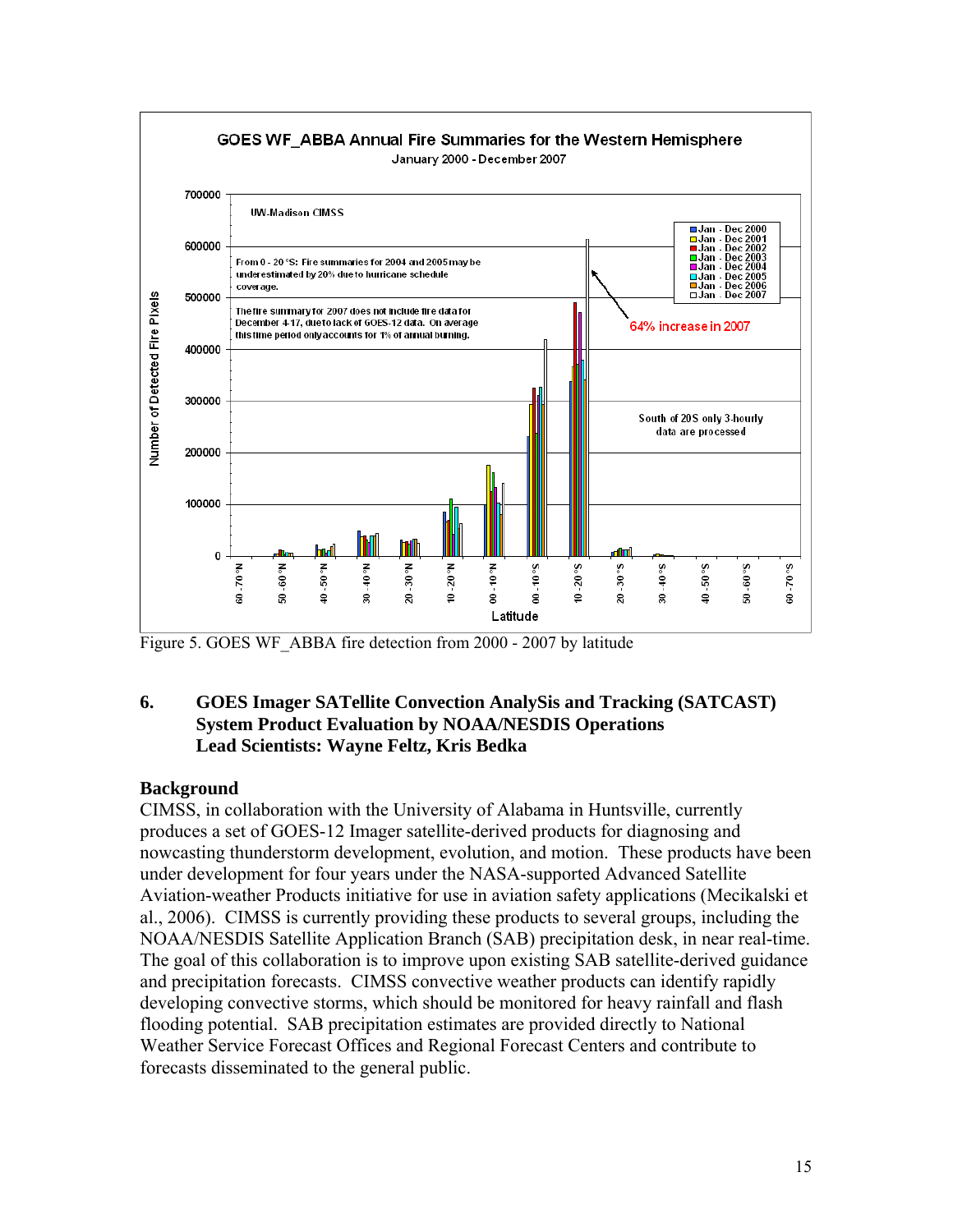The use of geostationary satellite imagery provides a clear advantage over operational NWP model guidance for short-term convective weather forecasting, as satellites observe the true state and evolution of a convective event at high temporal/spatial resolution, whereas NWP models often incorrectly simulate the timing and location of convective storm development. Satellite-derived products also have an advantage over WSR-88D radar products in that convective storm initiation is observed in satellite imagery before precipitation echoes are detectable by radar, providing valuable lead time for operational forecasters.

### **Accomplishments**

1) Convective diagnostic and nowcasting products continue to flow to the SAB for optimal display, NWS end-user feedback, data interpretation, and plans. Convective initiation algorithm testing is ongoing. A new box-average cooling rate field is now being provided to NOAA SAB for user evaluation. New FY2008 milestones have been discussed with SAB

2) A training PowerPoint has been constructed and provided to interested users, including the NOAA NESDIS SAB team.

3) The software continues to operate on larger real-time domains. Kristopher Bedka has provided software support and evaluation is ongoing.

4) We continue to work with local NWS offices (Sullivan, Green Bay, and La Crosse) to acquire user feedback and improve upon products where necessary. A briefing at the Green Bay NWS office occurred on January 7, 2008, and enthusiastic support was received for mesoscale winds and convective nowcasting. Further evaluation of new convective initiation box averaging method is continuing and initial validation is ongoing.

5) We are coordinating with scientists at NSSL and CIRA on CIMSS aviation activities. Bob Rabin (NOAA NESDIS) and CIMSS aviation team continue collaborations to foster introduction of new convective nowcasting techniques at NSSL.

### **7. Cloud Products Lead Scientists: Mike Pavolonis, Andy Heidinger**

### **Brief Description of work proposed**

With the advent of the GOES-R Algorithm Working Groups, NOAA has begun to develop consensus prototype algorithms for GOES-R. Particularly, the cloud application team has developed a prototype system for testing cloud algorithms applied to geostationary imager data (GEOCAT). GEOCAT can process geostationary imager data from GOES, MSG/SEVIRI and MTSAT. Beyond the cloud height and effective cloud amount product from the GOES-12 imagers and the cloud mask from Clear-Sky Brightness Temperature (CSBT), NOAA makes no other operational cloud products from the GOES Imager. Most of the proposed GOES-R cloud products can in fact be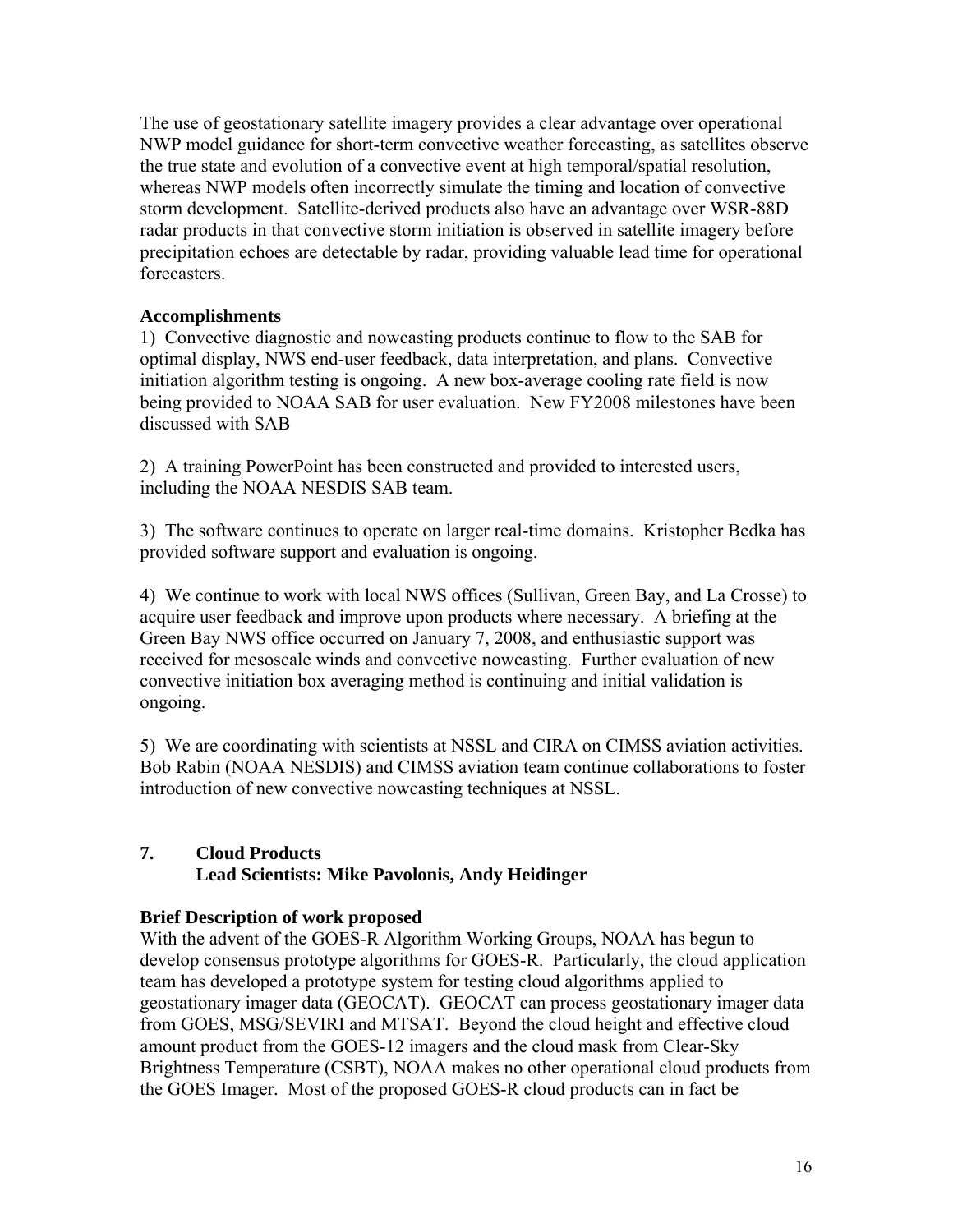produced from the current GOES imagers albeit with reduced accuracy. We proposed to implement GEOCAT applied to the GOES imager data in real-time at CIMSS and to make cloud products available to all interested users for evaluation and comment.

#### **Summary of Results for Past Quarter**

This quarter we continued to focus on the real-time GOES processing. The GOES-R cloud algorithms have been adjusted so they can be run with the current GOES platforms and ingested into the real-time processing. Producing the cloud mask, optical properties and height data on a full disk requires about 5 minutes processing time. After running GEOCAT for several months it appears to be a reliable system for controlling and running the cloud algorithms. A webpage is under construction that will display the results of the real-time products as they are produced.

To date, several ABI cloud algorithms have been modified for GOES-NOP and implemented into GEOCAT. As algorithms are developed under the GOES-R AWG effort, we produce versions modified for the GOES-NOP platform. These include the cloud mask, cloud type/phase and cloud optical/microphysical properties. Until the AWG cloud height algorithm is finished, the GOES-12  $CO<sub>2</sub>$  slicing is run on the GOES-EAST and the AVHRR split-window on GOES-WEST. To illustrate this effort, the figure below shows the modified ABI cloud type algorithm run on GOES-12.

During this quarter, our SSEC processing system failed (thor.ssec.wisc.edu) and a replacement was purchased using the hardware funds allotted under this project. The new system should be functional by the end of January 2008.